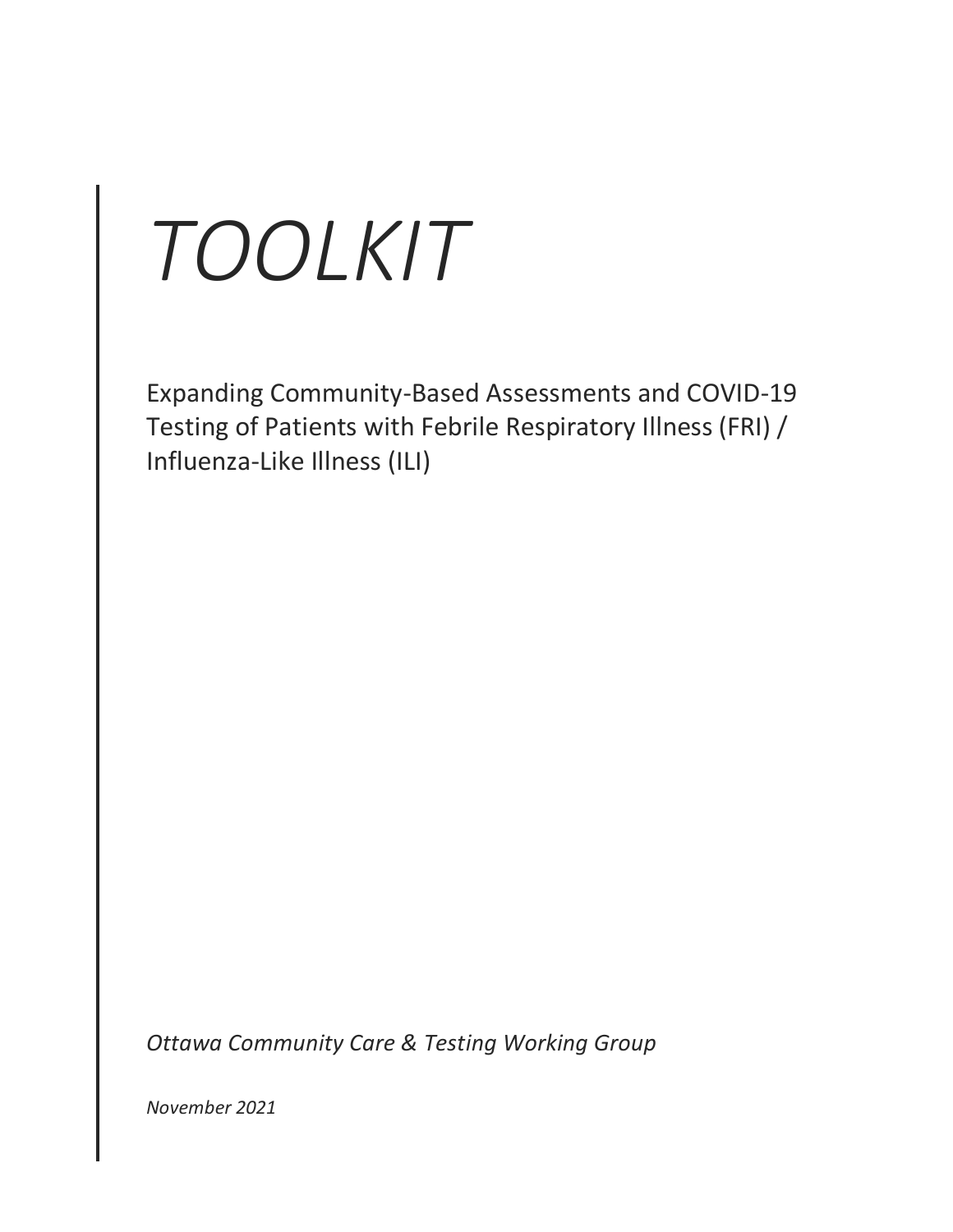#### **'Just the Facts' Executive Summary**

- There is a significant and growing need for more in-person care for patients with febrile respiratory illness (FRI) or influenza-like illness (ILI) symptoms who would have been seen by community providers prior to the COVID-19 pandemic. This is currently manifesting as extreme pressure on emergency department volumes, even before the real start of the seasonal respiratory virus surge.
- Testing for COVID-19 currently occurs mostly through hospital-run assessment centres; some centres also provide limited FRI/ILI clinical care.
- There are many barriers to primary care providers being able to fully resume all pre-pandemic care. However, some clinics are successfully navigating the transition. The health system needs each provider to find ways to provide care for FRI/ILI patients. Even a small amount of additional work, or working differently within the existing system, can significantly increase the cumulative capacity of our health care system.
- As the CPSO believes in-person care can be provided safely to symptomatic/screen positive/COVID unknown patients, this toolkit aims to help providers identify the opportunities that make the most sense for their individual situation and provide practical, easy-to-follow resources to help make those changes.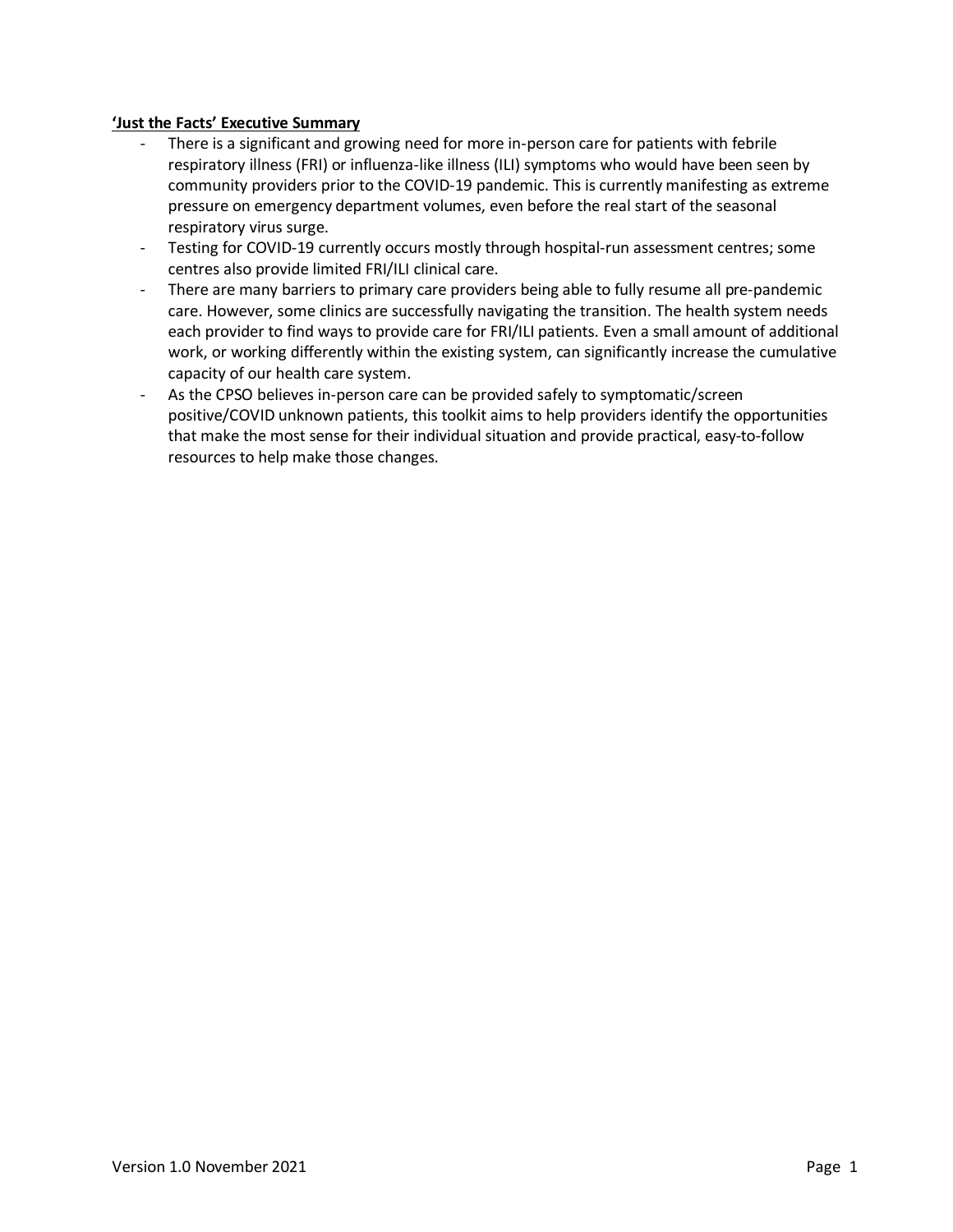#### **Background**:

- In response to pandemic restrictions and ministry guidance, most community-based care stopped or pivoted to being "virtual first". With updated guidance, more access to PPE and vaccinations readily available, there has been a shift back to in-person care. Approximately 50% of visits in the community are in-person currently. We believe most in-person community care continues to be for those who screen negative for COVID-19 symptomatic/exposures or have tested negative for COVID. There are multiple reasons for in-person care of symptomatic patients to be not progressing as quickly.
- Patients with febrile respiratory illnesses (FRI)/influenza-like illnesses (ILI) have had limited options for in-person care – mostly through dedicated COVID-19 care clinics associated with assessment centres or through the emergency department.
- As schools return to in-class learning for most students, the number of children who have become sick with seasonal respiratory viruses has increased significantly. It is expected that Ottawa will experience further surges of respiratory illness like other jurisdictions that removed restrictions sooner (Southern Hemisphere, Southern US states, Montreal, etc.)
- Hospital emergency departments and inpatient units are already facing significant volume and staffing pressures even before these surges take place. There are high numbers of patients with low acuity FRI/ILI presentations who in the past, would have been served in community practices. Patients are facing extremely long waits in the emergency department, and hospitals are forced to consider postponing other care delivery to redeploy staff to meet these acute needs.
- It is recognized that there are backlogs of care for all types of patients, creating added pressures on all parts of the health system. The number of patients in our community without a primary care provider has grown significantly during the pandemic, especially for those most marginalized or needing care in languages other than English (includes a lack of French-speaking providers)
- With the context that CPSO believes in-person care can be provided safely to symptomatic/screen positive/COVID unknown patients, physicians have been reminded that needed in-person care cannot be denied because of the patient's vaccination status or lack of a negative COVID-19 test.

#### **Approach**:

- Many community providers are keen and willing to help. We recognize that fatigue and burnout must be considered when suggesting change. We aim to help make change 'easy' to implement.
- A 'toolkit' approach offers many possible solutions that individual community providers or groups of providers can choose from to apply to the problems outlined above.
- Not all solutions will work for all providers or in all settings. Hopefully, at least one can be applied in each setting to allow as many providers as possible to contribute to the goals outlined below.
- "Many hands make light work" and by most providers finding a way to see and/or test a few FRI/ILI patients each week, there will be a significant increase in the delivery of communitybased care for these patients. Accordingly, a reduction in demand on emergency departments and COVID assessment and care clinics will follow.
- In addition to expanding care options, public messaging and education is needed to help patients better navigate self-care and care options when FRI/ILI symptoms occur. Patients face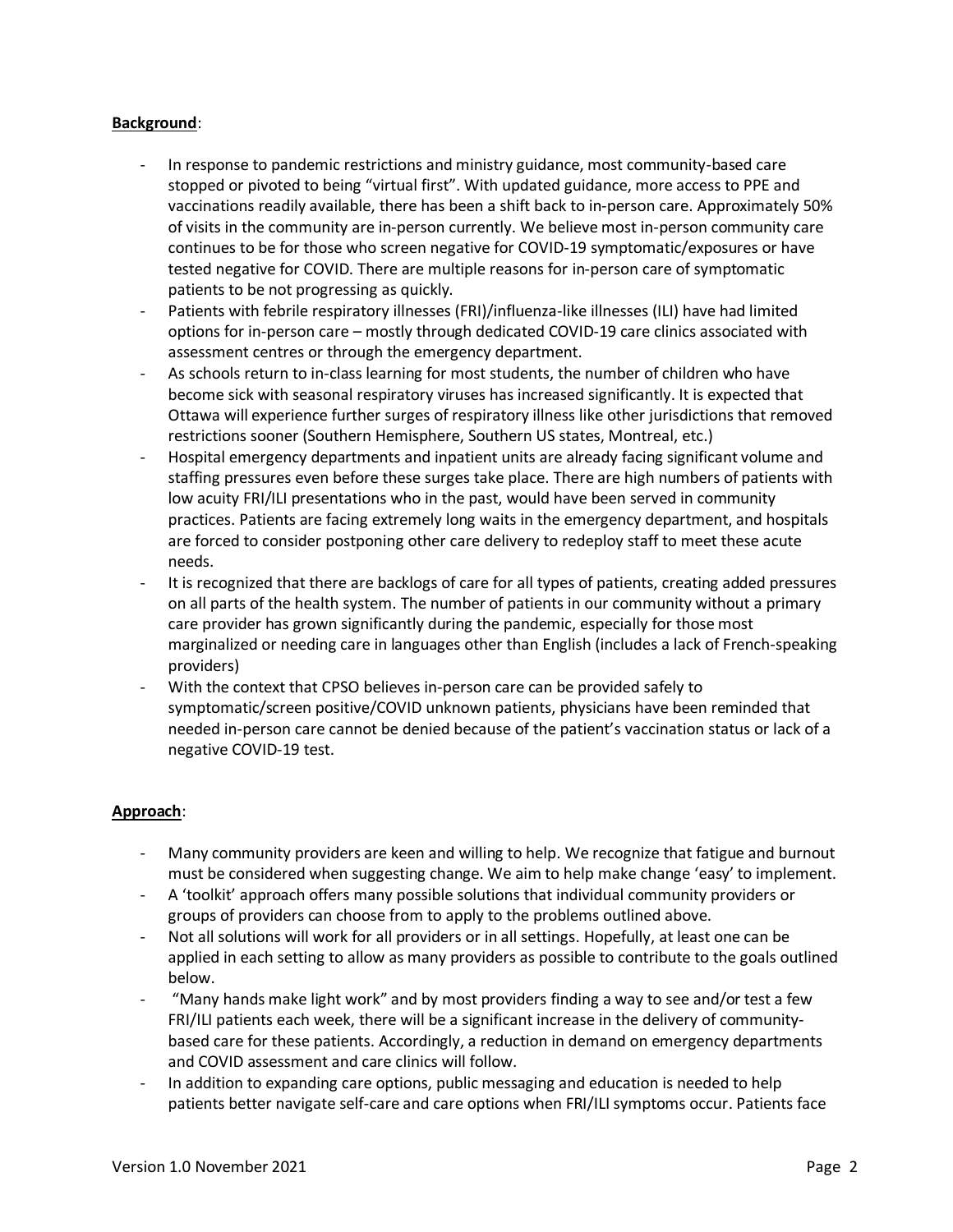increased anxiety when COVID-compatible symptoms develop and have decreased resilience from the pandemic. There is a large cohort of children who are experiencing their first illness, despite being almost 2 years old; their parents have not experienced their child being sick before to help gauge the seriousness of their symptoms, their response to symptom control, or to understand the typical length of time that fever and other symptoms may persist with simple viral illnesses.

In collaboration between OPH and several organizations, patient-facing information is being prepared to help them manage minor illness symptoms and navigate the most appropriate care options for their situation (pending). FRI/ILI pathways have been developed in many jurisdictions (see examples in Appendix) and can be quickly tweaked and adopted for local use.

#### **Goals**:

The launch and application of the toolkit is meant to achieve several goals:

- To increase the number of community **practitioners** offering in-person FRI/ILI care
- To increase the number of community **practices** offering in-person FRI/ILI care
- To increase the number of community-based FRI/ILI patient interactions overall (in-person or virtual), with corresponding decline in low acuity FRI/ILI presentations to ED's
- To establish and gradually increase community-based COVID-19 testing (absolute numbers and as a proportion of all testing in the city)

Across all potential metrics, we must consider the age, geographic, socioeconomic, and cultural make-up of those who are receiving care from these initiatives to watch for issues related to inequity/access.

Early efforts are focused on establishing these care options; later attention must consider the quality of the care (opportunities to standardize and improve across all environments; implement Choosing Wisely *The Cold Standard*, etc.), as well as the patient and provider experience of providing care in these ways.

#### **Barriers to Community-Based Care**:

- Significant heterogeneity exists in the way community-based care is delivered, including practice size, type, business structure, payment models, and practice location. Individual clinicians face unique challenges when they contemplate resuming or expanding in-person FRI/ILI care for the patient populations they traditionally served.
- Common barriers that are cited include:
	- o Purpose/Priorities
		- Many other non-infectious care pressures exist, occupying clinician's time, both virtually and in-person
	- o Place/Products
		- Many practices are in older buildings with inadequate ventilation, waiting room space, or access from the outside to prevent cross-contamination of "clean" patients with "infectious" ones
		- Landlords may make it difficult for patients with infectious symptoms to enter the building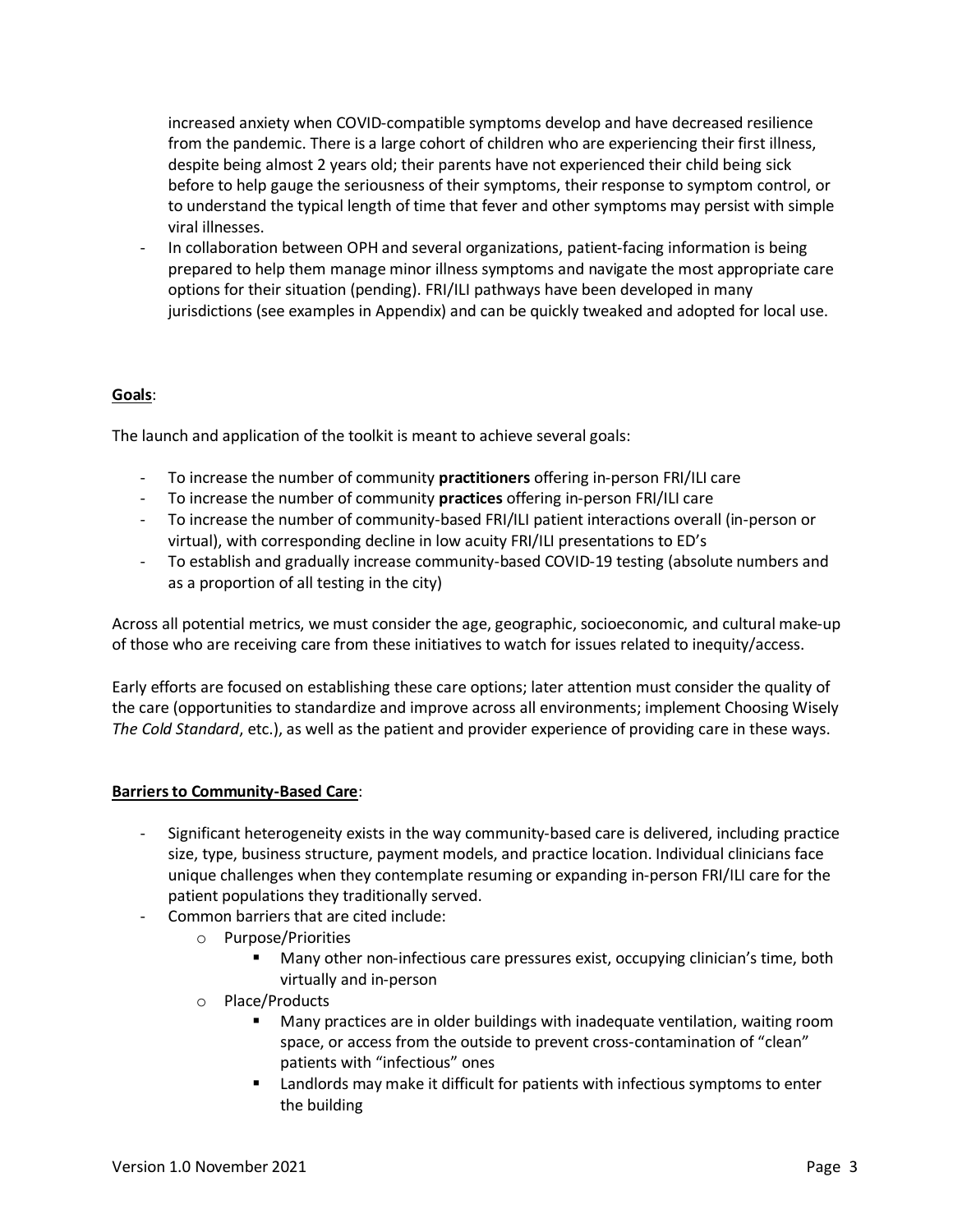- Community practitioners faced significant struggles to obtain PPE during the early part of the pandemic. While this has been addressed with access to the provincial stockpile, many may still feel they don't have easy or financially viable access to PPE
- o People
	- Practices may have lost staff through the pandemic and are not well resourced with administrative or nursing staff to expand additional care, especially inperson
	- Despite vaccination and access to PPE, clinicians and/or their staff continue to feel vulnerable to being exposed to COVID and may be hesitant to take that risk
	- Many primary care providers in Ottawa work independently or part of small group practices under a FFS model, compared to other large municipalities. In other cities, most providers are part of larger practices with more stable funding (FHTs, FHGs, FHOs) and can work together to support the care of FRI/ILI patients including in-person visits.
	- A significant number of independent practitioners have retired during the pandemic without a replacement provider, orphaning large numbers of patients. This contributes to greater reliance on COVID care clinics and emergency departments.
- o Policy/Payment
	- Traditional payment models have not been adjusted to account for the added complexities and costs associated with providing care to infectious patients within the COVID context
	- Financial incentives have not been established for community-based care, nor are most disincentives active (e.g., claw backs for rostered patients seeking urgent care are not triggered when patients are cared for in COVID assessment centres or emergency departments)
	- Ministry of Health expects clinicians/practices/regional testing leads to selforganize and develop solutions within existing assessment centre models and agreements with hospitals. No new infrastructure funding is currently available to help practices adapt, or to build new spaces for FRI/ILI care to be delivered
- o Processes/Procedures
	- Messaging about IPAC/cleaning/distancing have evolved but may have caused confusion or a sense that such requirements are not achievable. Public Health Ontario provides resources to guide individual practices. Ottawa Public Health receives reports and investigates complaints regarding IPAC practices. Congregate Care/MCCSS has an IPAC Champion program – could a similar structure be created to address primary care office questions?
	- Community practitioners are unclear on how they order COVID tests for their patients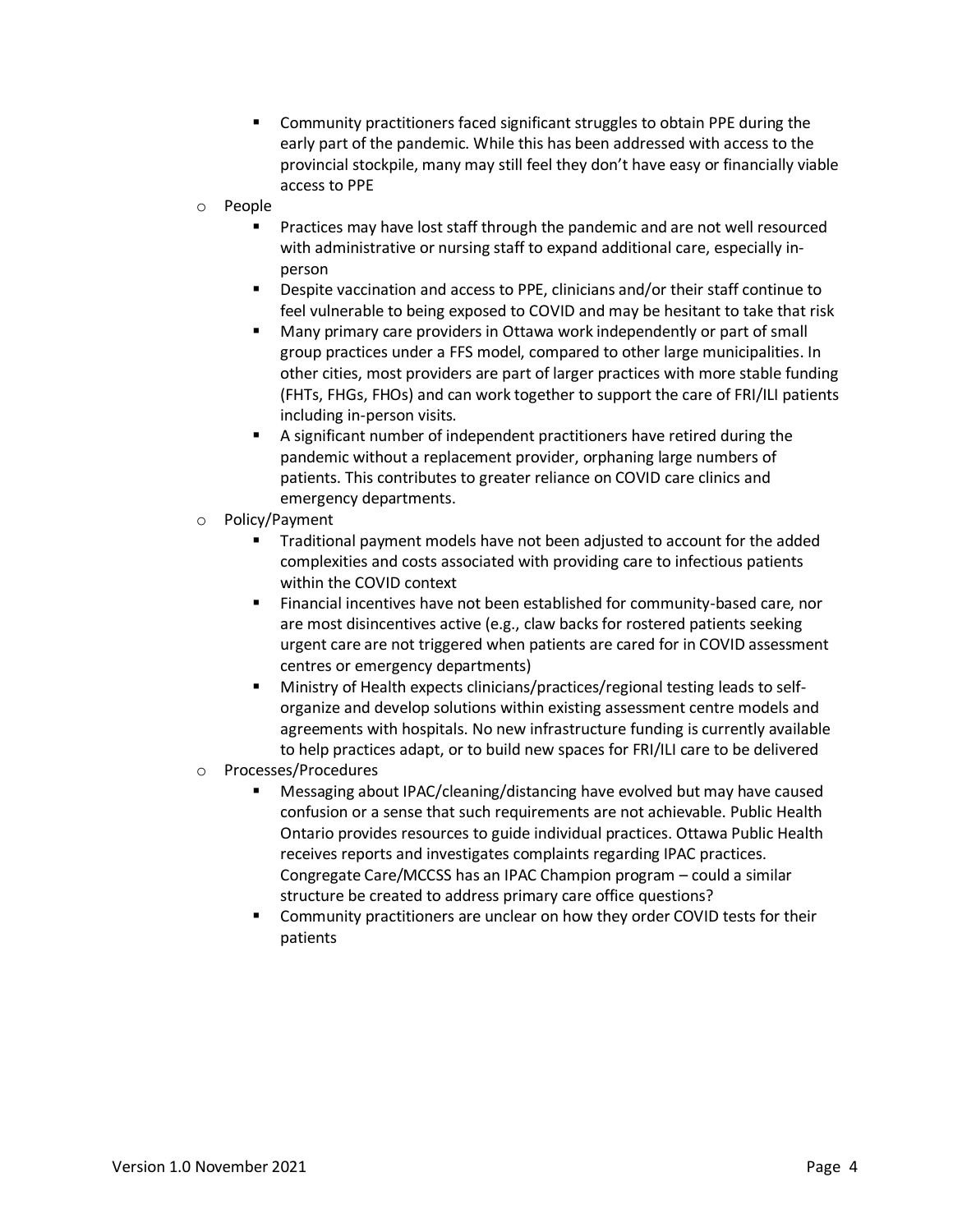#### **Financial Considerations**

- Representatives from the Ministry of Health and Ontario Health have been clear that they are not creating new financial incentives for community-based in-person FRI/ILI assessment or testing. They are not offering new capital investments to create additional dedicated FRI/ILI assessment clinics beyond the existing Assessment Centre/Care Clinic infrastructure. In those settings, physicians working to support testing and/or provide FRI/ILI assessments can bill COVID-19 sessional fees (H409/H410) and the hospitals receive funding per test performed to offset operational expenses.
- While it is theoretically possible to create a satellite assessment centre/care clinic as a subcontractor to an existing hospital contract with Ontario Health, approval from Ontario Health requires proof that additional testing and care capacity is needed for the populations that will be served. Currently, testing demand overall is declining locally, regionally, and provincially, though shifting to be higher amongst the unvaccinated children and youth who remain vulnerable to COVID-19.

#### **Suggested Opportunities to Contribute to the Goals**

Possible opportunities are grouped into the following buckets. Further details/resources for each of these are available in the appendices of the toolkit.

- A. Sign-up to staff a new or existing care clinic established to serve FRI/ILI patients
	- These include existing COVID Care Clinics and new initiatives that would function as a "primary care hub" or satellite to a hospital-based assessment centre (subcontractor agreement with the hospital)
		- o Infrastructure set up to deal with infectious patients only, so no crosscontamination with other non-infectious patient assessments
		- o May include access to diagnostic resources
		- $\circ$  Allows clinicians to use sessional COVID fees (H-codes) to bill a simple, hourly rate rather than having to process FFS submissions for patients that aren't already rostered within a provider's practice
		- o Facilitates COVID testing
	- Examples:
		- o Kids Come First COVID Care Clinic (CHEO Brewer Dr. Mélissa Langevin)
		- o East Ottawa Kids COVID Care Clinic (Dr. Kelley Zwicker)
		- o Moodie Assessment and Care Clinic (QCH not currently in need Dr. Joseph Pollard)
		- $\circ$  Ray Friel Assessment and Care Clinic (Hôpital Montfort not currently recruiting Dr. Shaun Visser, and scheduled to stop MD assessments November 12)
		- o Possible CHC clinic space after-hours TBD (Dr. Alison Eyre, Dr. Laura Muldoon)
- B. Open 1-4 slots for FRI/ILI patients
	- Serve your existing patients by providing urgent care slots for FRI/ILI patients with clear separation from the non-infectious patients. For example, this could be done at the end of day. We acknowledge this will involve balancing clinical demands and may require deferring some non-infectious elective care to have capacity for same-day FRI/ILI appointments without extending hours
	- Access PPE from the provincial stockpile (see Appendix)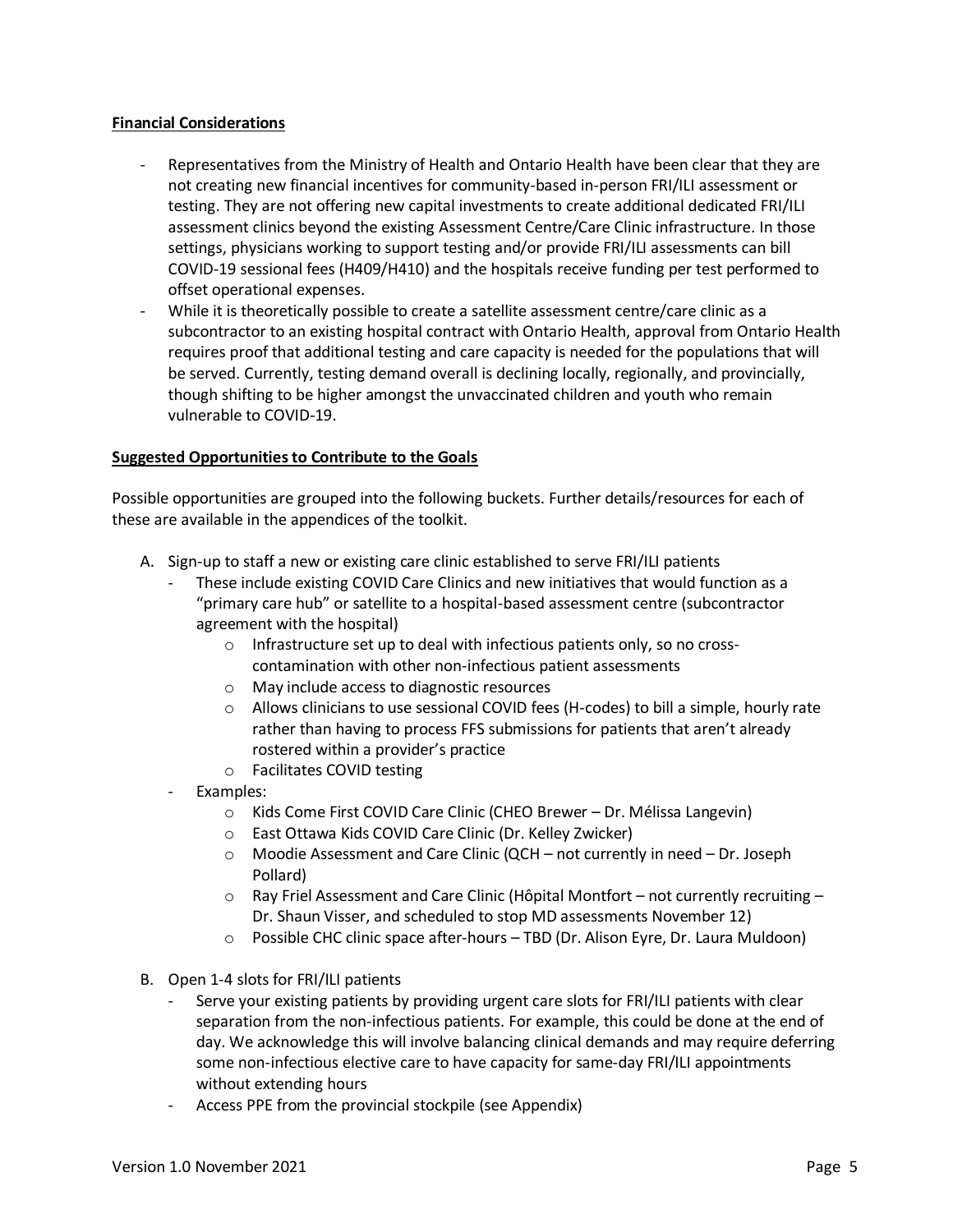- Utilize office IPAC toolkits (see Appendix) to manage cleaning, patient flow and other aspects to provide this care safely for both patients and staff
- Include option to test patients using DIY kit with clinician as the ordering provider responsible for results management to round-out the care of the patient as one-stop option
- C. Participate in Testing as an Ordering Provider for Community Specimens
	- Offer DIY kits from your office to existing patients
	- Offer DIY kits from your office to other members of your neighborhood/community
		- o Helps to move testing into a sustainable community model

#### **Development Team**

- This document and the associated resources have been compiled by a group of health leaders representing Family Medicine, Community Pediatrics, Pediatric Emergency Medicine, Kids Come First Health Team, COVID-19 testing, and Ontario Health. They include:
	- o Dr. John Brewer, Family Physician & Chief of Family Medicine, TOH
	- o Dr. Alison Eyre, Family Physician, Centretown CHC & Champlain Community of Family Practice
	- o Dr. Tessia Falsetto, Community Pediatrician
	- o Dr. Ken Farion, CHEO Emergency Physician & Ottawa COVID-19 Testing Taskforce
	- o Alison Girouard, Kids Come First Health Team
	- o Dr. Kathy Keely, Community Pediatrician & Division Chief, Community Pediatrics, CHEO
	- o Dr. Mélissa Langevin, CHEO Emergency Physician & Kids Come First COVID Care Clinic
	- o Dr. Jane Liddle, Community Pediatrician
	- o Dr. Elizabeth Muggah, Family Physician, Bruyère Academic Family Health Team
	- o Dr. Laura Muldoon, Family Physician, Somerset West CHC
	- o Dr. Jessica Ngan, Family Physician
	- o Eric Partington, Director, Ontario Health
	- o Dr. Kamila Premji, Family Physician
	- o Dr. Benoit Robert, Family Physician, Greenboro Family Medicine
	- o Dr. Suzanne Rutherford, Family Physician & Medical Director, Kemptville Assessment Centre
	- o Kelli Tonner, Executive Director, Southeast Ottawa CHC
	- o Dr. Kelley Zwicker, Pediatrician, Founder, Ottawa Community Pediatricians Network

#### **Suggestions for Improvement of the Toolkit**

- Do you have a suggestion for improving this toolkit? Do you have additional resources that you found helpful that you would like to share with others? Have you successfully adjusted your practice to welcome FRI/ILI patients back and have lessons learned that you can share?
- If so, please reach out to any of the members above, or forward your thoughts/content to Ken Farion [\(farion@cheo.on.ca](mailto:farion@cheo.on.ca)) so we can provide updates to this toolkit.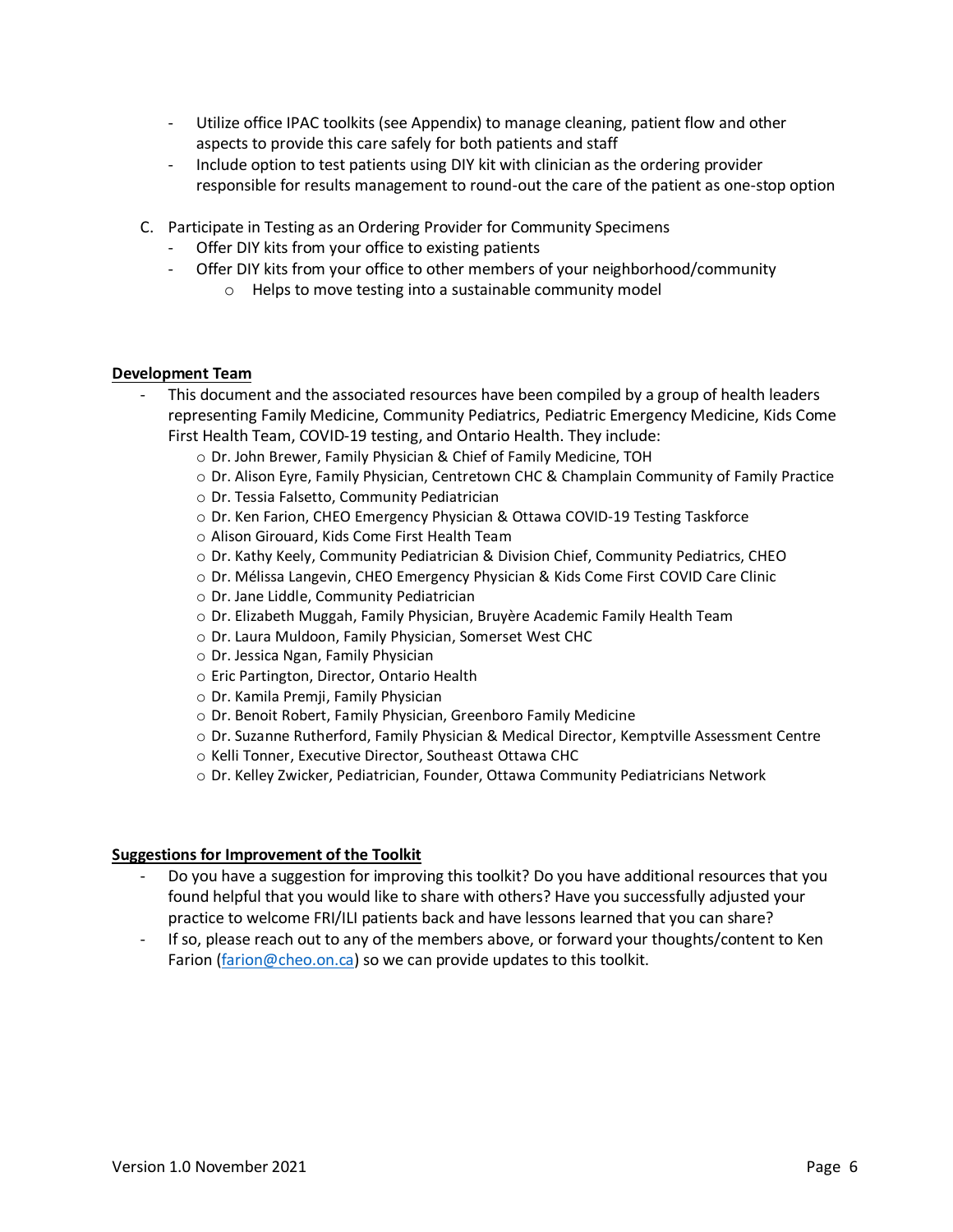#### **Guidance Memos**

- 1. [Balancing Demands: Considerations for Family Physicians, OCFP August 2021](https://www.ontariofamilyphysicians.ca/tools-resources/covid-19-resources/clinical-care-office-readiness/covid-balancing-demands.pdf)
- 2. Guidance on the navigation of patients with influenza-like illness [\(Ontario Health](https://www.ontariohealth.ca/sites/ontariohealth/files/2021-10/Guidance%20on%20the%20navigation%20of%20patients%20with%20influenza-like%20illness.pdf)  Oct 6, 2021)
- 3. [Joint letter from CMOH/MOH/CPSO about In-Person Care, October 13, 2021](https://www.cpso.on.ca/en/News/COVID-19-Updates/Information-for-Physicians/COVID-19-update-regarding-the-provision-of-in-(1))
- 4. [COVID-19 Guidance: Primary Care Providers in a Community Setting, Ministry of Health, Version](https://www.health.gov.on.ca/en/pro/programs/publichealth/coronavirus/docs/2019_primary_care_guidance.pdf) 9.0 – October 19, 2021
- 5. [Primary Care Operations in the COVID-19 Context, Centre for Effective Practice](https://tools.cep.health/tool/pc-ops-covid-19-context/#new-ohip-codes-and-updates-to-prescribing-rules-and-regulations)
- 6. [COVID-19 FAQs for Physicians, CPSO](https://www.cpso.on.ca/Physicians/Your-Practice/Physician-Advisory-Services/COVID-19-FAQs-for-Physicians?utm_source=link.cep.health&utm_medium=urlshortener&utm_campaign=covid-wave2)
- 7. [Tips for Scheduling, Managing Flow and Collecting Specimens for FRI Patients in a Community](#page-8-0)  Office Setting

#### **IPAC & Ventilation Resources**

- 1. [PPE and Infection Control for In-Office Assessments, OCFP, August 2021](https://www.ontariofamilyphysicians.ca/tools-resources/timely-trending/novel-coronavirus-2019-ncov/ocfp-ppe-for-hpc-visual-june-2020.pdf)
- 2. [Summary of Infection Prevention and Control Key Principles for Clinical Office Practice, PHO](https://www.publichealthontario.ca/-/media/documents/ncov/ipac/2021/09/covid-19-summary-ipac-key-principles-clinical-office-practice.pdf?sc_lang=en)  09/02/2021
- 3. [Infection Prevention and Control Key Principles for Clinical Office Practice During the COVID-19](https://www.publichealthontario.ca/-/media/documents/ncov/ipac/2020/09/checklist-assessment-primary-care-spec-walk-in-clinics.pdf?sc_lang=en)  Pandemic, PHO 13/09/2021
- 4. [Heating, Ventilation and Air Conditioning \(HVAC\) Systems in Buildings and COVID-19, PHO,](https://www.publichealthontario.ca/-/media/documents/ncov/ipac/2020/09/covid-19-hvac-systems-in-buildings.pdf?la=en)  March 2021.
- 5. [Air Quality Checks, PHO](https://www.ontariofamilyphysicians.ca/tools-resources/covid-19-resources/clinical-care-office-readiness/air-quality-check.pdf)

#### **PPE and other Supplies**

- 1. [How to order and obtain PPE from the provincial stockpile](https://www.youtube.com/watch?v=NdhnZbbqGc0)
- 2. [How to order testing kits from the provincial stockpile](https://can01.safelinks.protection.outlook.com/?url=https%3A%2F%2Fyoutu.be%2F5zyC8uwvb_I&data=04%7C01%7CFarion%40cheo.on.ca%7C0d68cb291c514e54ed0308d9a46366b1%7C219bf6057ee74841ae574e4147b8d97a%7C0%7C0%7C637721569091034823%7CUnknown%7CTWFpbGZsb3d8eyJWIjoiMC4wLjAwMDAiLCJQIjoiV2luMzIiLCJBTiI6Ik1haWwiLCJXVCI6Mn0%3D%7C1000&sdata=mwLepF5Bjxl2cXnb%2FqVfGO0OGOuxQZe9mS5UODf9DBs%3D&reserved=0)

#### **Physician Wellness Resources**

- 1. [OMA Physician Health Program](https://php.oma.org/)
- 2. [CMPA Physician Wellness Resources](https://www.cmpa-acpm.ca/en/covid19/physician-wellness-resources)
- 3. [University of Ottawa Faculty of Medicine](https://med.uottawa.ca/professional-affairs/faculty-wellness-program)  Faculty Wellness Program

#### **Testing Resources**

- 1. Understanding the [Alphabet Soup of COVID-19 Testing](#page-11-0)
- 2. Current testing criteria [COVID-19 Provincial Testing Guidance Update](#page-13-0)
- 3. How to conduct Do-It-Yourself testing from your office practice
	- a. BON method [and Patient Resources](http://BON%20method%20and%20Patient%20Resources)
		- b. [PHOL requisition](https://www.publichealthontario.ca/-/media/documents/lab/2019-ncov-test-requisition.pdf?sc_lang=en)
		- c. [PHO list of test kits](https://www.publichealthontario.ca/en/laboratory-services/test-information-index/covid-19) and instructions
		- d. Getting [Specimens to the Lab](#page-16-0)
		- e. [Patient Education and Results Management](#page-16-0)

#### **Vaccination Resources**

- 1. [Ottawa Public Health Vaccination Resources for Children](https://www.ottawapublichealth.ca/en/public-health-topics/covid-19-vaccination-and-children.aspx)
- 2. [Vaccine for 5-11 year olds: ACIP cliff notes](https://yourlocalepidemiologist.substack.com/p/vaccine-for-5-11-year-olds-acip-cliff?justPublished=true&fbclid=IwAR32BSlgNo4Ij4BSY0U9-SqrFjqhm4DQEUYDRzEL_W85zsoYADdCecbreB0)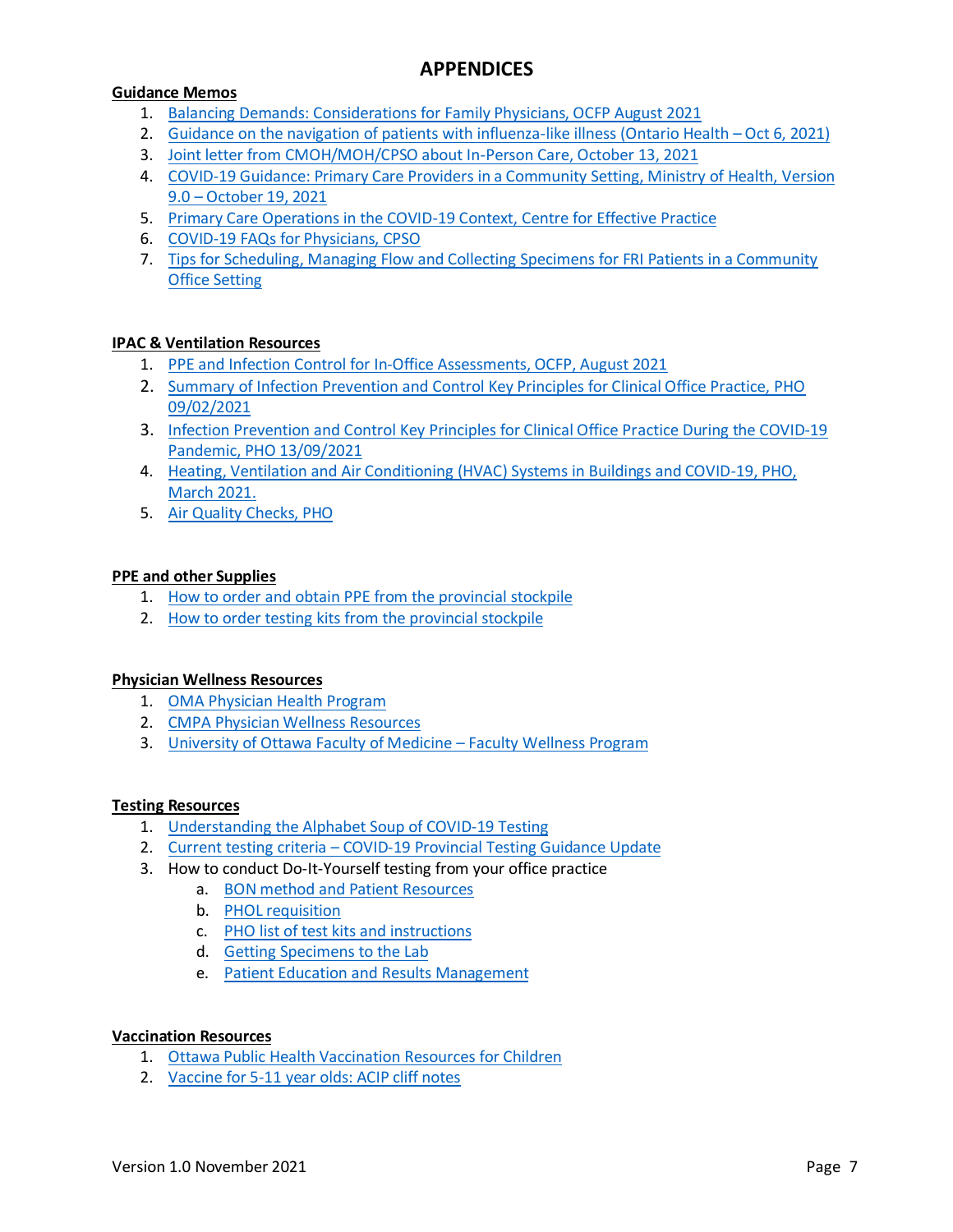# <span id="page-8-0"></span>**TIPS FOR SCHEDULING, MANAGING FLOW AND COLLECTING SPECIMENS FOR FRI PATIENTS IN A COMMUNITY OFFICE SETTING**

#### **How to schedule patients with Febrile Respiratory Illnesses (FRI) into a primary care clinic.**

In the interest of patient and staff safety, as well as PPE stewardship, it is best to cohort all FRI patients so that they do not mix with your regular patient population.

This can be done a variety of ways, depending on your hours of operation and the footprint of your clinic.

Scenario 1: After hour clinics already in operation. Group practice model

- Reserve all after hour appointment slots for patients exhibiting possible COVID-19 symptoms (these can be managed as walk-ins or same-day pre-bookings.)
- Hold 1-2 same-day spots/physician during regular daytime hours to see patients with urgent concerns unrelated to COVID-19 (i.e., UTI's, acute back pain, etc.)

Scenario 2: No after-hours capability for FRI. Unused exam space available. Group practice model

- Designate specific exam rooms for FRI patients during the day
- Have patients identify themselves with the screener at the entrance as an FRI patient
- Escort these patients directly into an exam room (do not have them share the same waiting room or use exam rooms used by other non-FRI patients).
- These patients could be booked throughout the day but are best cohorted to specific times of day (just before lunch or at the end of day).

Scenario 3: No after-hours capability for FRI. Extra exam space unavailable. Solo or group practice

- Reserve your last 1-3 appointment slots for the day for FRI patients (or as many as you can facilitate.)
- Instruct patients to not show up before their appointment time and possibly to wait in their car until all non-FRI patients have completed their visits.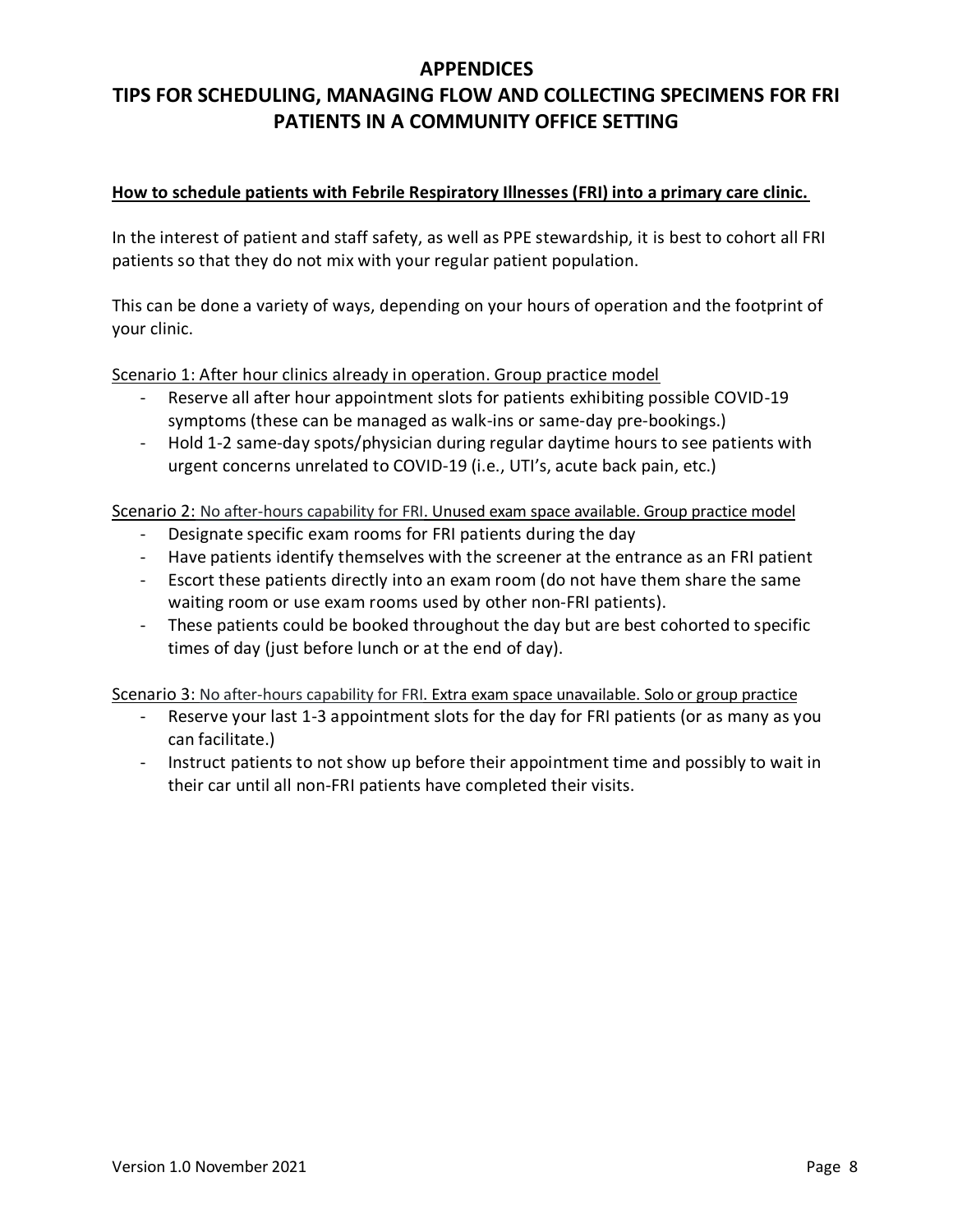#### **How to manage the flow of FRI patients in the clinic:**

The following principles will help FRI patients flow safely through the clinic. As mentioned above, these patients should be scheduled as their own cohort so that they do not mix with the regular patient population.

#### Managing the waiting room:

- 1. Ideally, FRI patients will be escorted directly into their exam room (i.e., Booking patients every 15min will minimize the number of patients waiting at one time.)
- 2. If the waiting room is required, keep patients distanced (this is done by removing or blocking chairs in the exam room to ensure a separation of 6 feet.)
- 3. Cleaning and disinfection of clinical spaces/exam room between uses is required, however the waiting room would have scheduled daily cleaning or as needed cleaning, for example if visibly soiled.

#### PPE Set up:

- 1. PPE donning and doffing stations should be set up outside of the exam rooms designated for FRI patients.
- 2. If space allows, a 4 wheeled cart stocked with gloves, masks, and gowns located outside of the exam room is ideal. These can be purchased at Canadian Tire or any hardware store
- 3. A large garbage can should be outside of the exam room for doffing of dirty PPE.
- 4. Hand sanitizer should be readily available (on the wall or PPE cart.)

#### Managing the Exam Room:

- 1. Limit the amount of furniture that the patient comes in contact with. This can be done by removing chairs, turning furniture backwards etc. Direct the patient to sit directly on the bed.
- 2. All equipment used to examine the patient (BP cuff, stethoscope, otoscope, etc.) should be placed on the bed after their use to identify as them dirty.
- 3. When the consultation is complete, the clinician will clean all of the dirty equipment (including the bed) and place it back to its original "clean" location, before doffing their PPE
- 4. Consider turning computer monitor backwards to discourage its use and chart in a designated clean area after the encounter. Alternatively, should you wish to chart in the same room, be sure to clean the computer/printer/mouse/keypad after each patient encounter.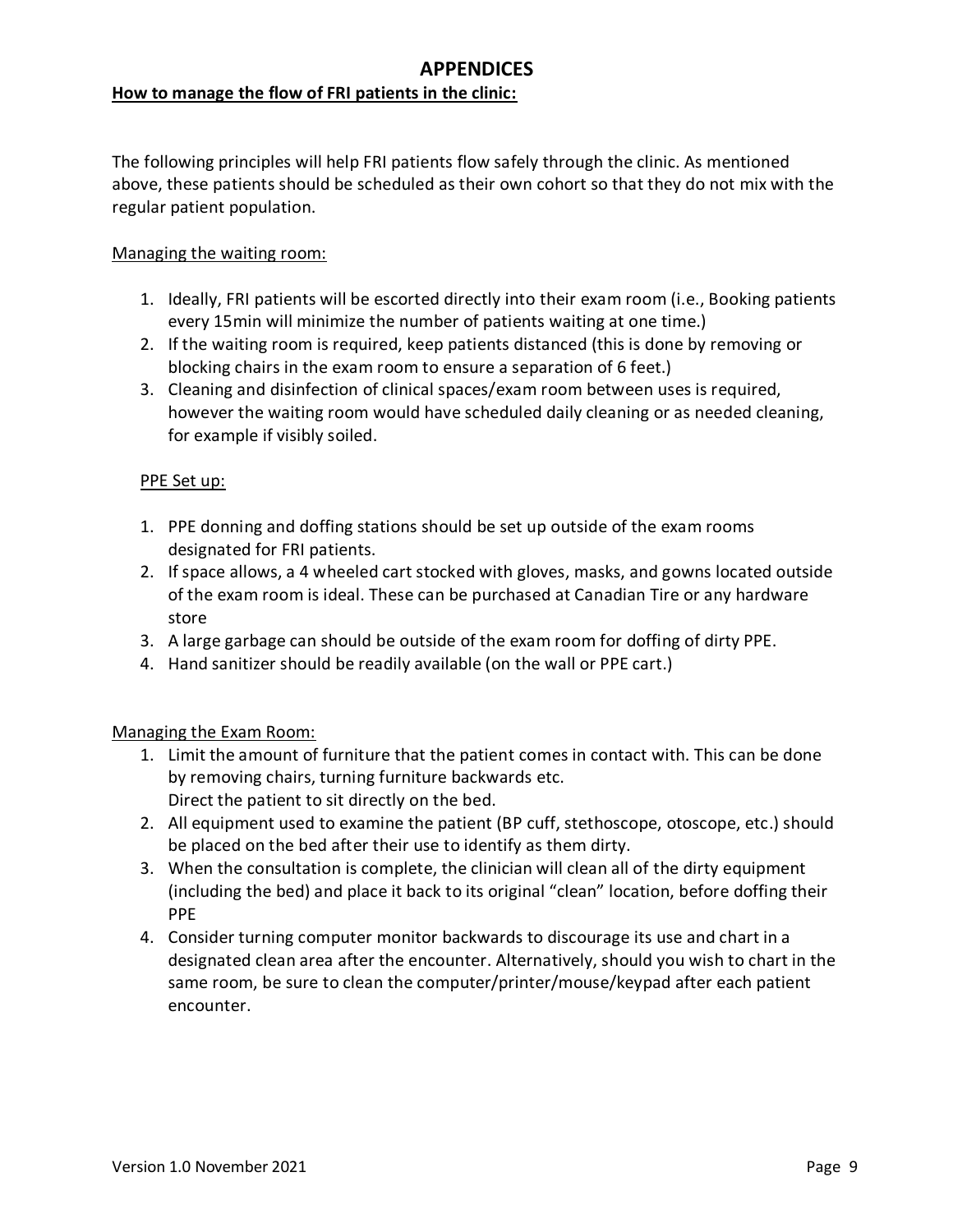#### **How to handle swabs for FRI patients:**

The handling of all swabs must be done in a manner that keeps the specimen bag clean for handling by clinic and laboratory staff. This can be done in a variety of ways.

- 1. A "clean" designated staff member acts an assistant to the clinician. The clean assistant can hand the labelled medium bottle and swab to the patient and hold the clean specimen bag open for the clinician to drop the test into. This process can be used for strep throat swabs, etc.
- 2. Specimen bags can be taped to the wall or door of the exam room. In this case, the clinician will need to collect all necessary testing supplies before touching the patient and contaminating themselves.
- 3. A garbage bin should be readily available to dispose of testing waste without having to open cupboards or touch any surfaces.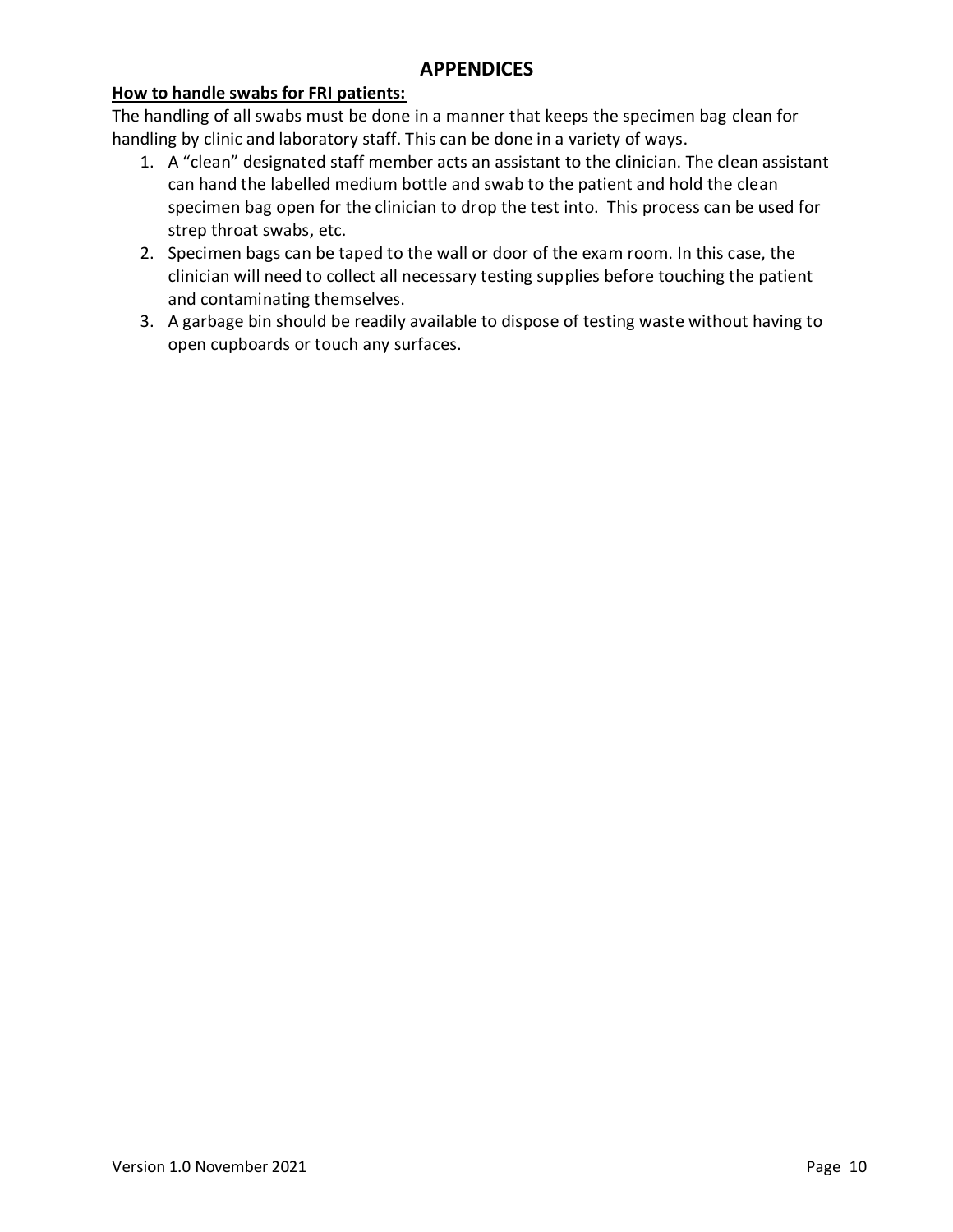# **APPENDICES UNDERSTANDING THE ALPHABET SOUP OF COVID-19 TESTING**

#### <span id="page-11-0"></span>**BON – NP – RAT – PCR**

There's no end of acronyms to wade through when trying to understand the COVID-19 testing landscape!

We hope this brief review will help remove some of the mystery...so that the right sampling method combined with the right testing technology yields a result that adds value for the patient and the broader community, based on the specific circumstances or reasons to be tested.

#### **What is the PURPOSE of the test?**

Testing can be done at an individual or population level for a variety of reasons:

- *Diagnosis* (individual has symptoms or recent exposure; do they now have COVID-19?);
- *Screening* (individual doesn't have symptoms or recent exposure; can we detect asx COVID-19 before they enter school/work/travel to prevent spread to others?);
- *Surveillance* (test a cohort to see how much COVID-19 exists undetected).

Understanding the purpose of the test, along with the pre-test likelihood that an individual or population will test positive, can help determine the required *sensitivity* and *specificity* that would be needed to yield more post-test certainty in interpreting the result - remember, no test is perfect!

#### **What testing OPTIONS must be considered?**

A COVID-19 test result comes from combining a sampling method with a testing technology.

Each combination yields a different test performance (sensitivity, specificity) that must then be considered in light of the reason for the test and the pre-test likelihood.

Essentially, if the individual being tested actually has COVID-19, will the sampling method and testing technology we choose accurately detect it? And if detected, does that positive result reflect active infection (contagious state shedding live virus) versus recent infection (resolved state shedding destroyed viral material).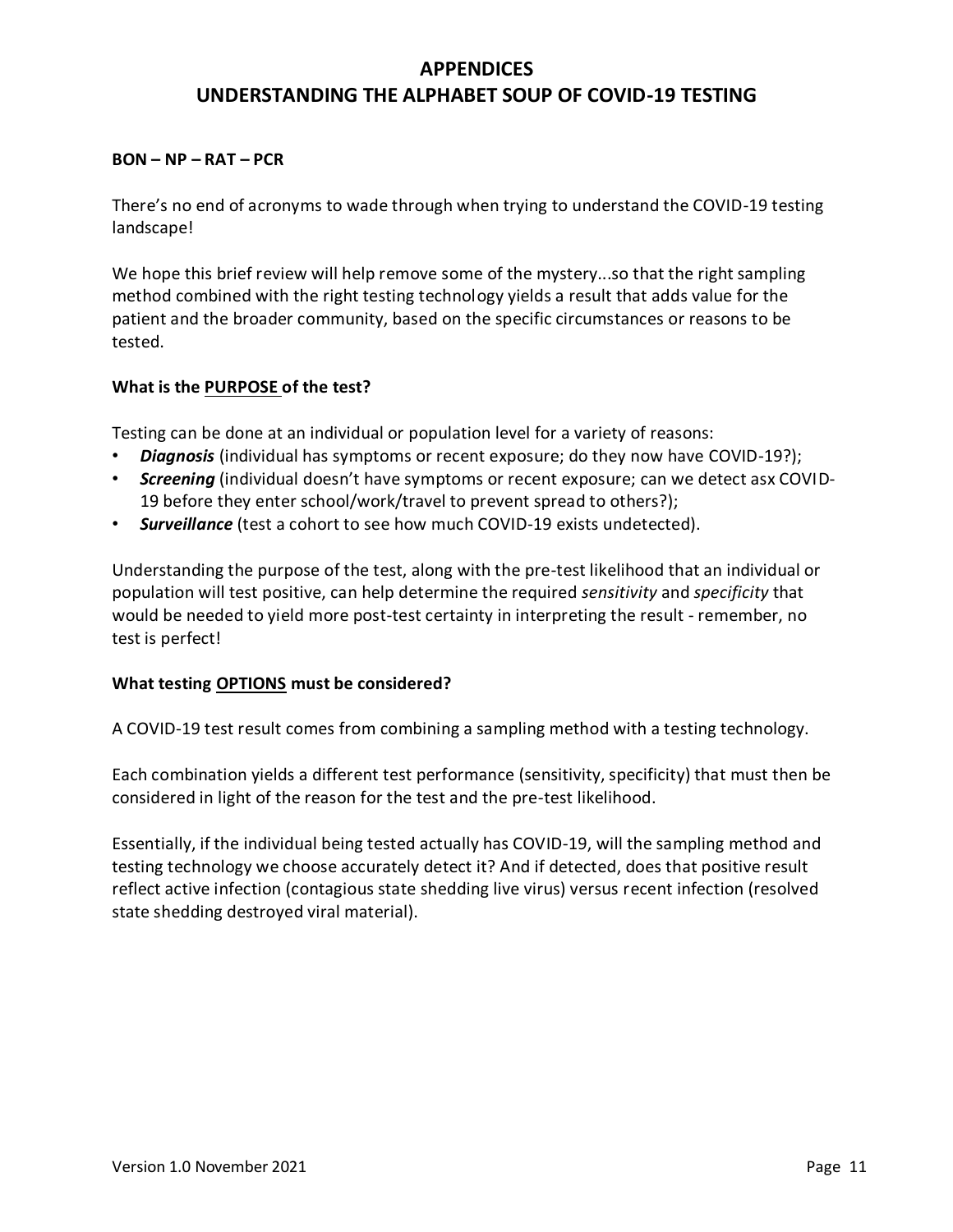#### **Sampling Method + Testing Technology = Result**

Sampling Methods

**NPS** –classic "gold standard" approach; very uncomfortable; regulated act **Nasal** –deep or anterior, usually bilateral; better tolerated but may miss cases; self-collection **BON** – (buccal/oral/nasal) combination of tongue, cheeks & nares; very well tolerated & easy for self-collection, especially in kids; high accuracy

**Throat/Nasal –** combination post pharynx/tonsil + nasal; high accuracy but not for selfcollection

**Saliva** – easy self-collection, though kids can struggle; not all labs can process

#### Testing Technology

**PCR** – "gold standard" lab-based detection of various genetic material, both active (contagious) virus and inactivated viral particle shedding for many weeks after acute infection (recovery) **Rapid Molecular** – POCT using PCR approach and performance accuracy, but in 15-30 minutes (e.g., ID Now)

**RAT** - (Rapid Antigen Test) – lateral flow POCT like a home pregnancy test; rapid, easy-to-use; detects acute infection

#### Result

**PCR**, as the "gold standard" is touted as 100% sensitive but is dependent on the sampling method and integrity of the specimen before it reaches the lab – realistically 95-96%. Specificity is high but false positives can occur from cross-contamination.

**RAT's** are, at best, 75% sensitive with NPS sample in symptomatic individuals; ~50% if the patient is asymptomatic; performance lowered further by using lower quality sampling methods and self-collection

#### **Summary of Choices by Purpose**

**Diagnostic** – Lab-based PCR or Rapid PCR are best. Rapid antigen tests should NOT be used for diagnostic purposes (symptomatic or high-risk contacts).

**Screening** – Lab-based PCR or Rapid PCR is used for travel screening but is impractical for dayto-day or large volume screening prior to employment, school, or access to public venues. Rapid antigen tests are appropriate for screening purposes – all positive RAT results MUST be confirmed by a lab-based or rapid PCR, unless pre-test probability is extremely high. **Surveillance** – Lab-based PCR is appropriate; Rapid PCR is not appropriate unless volumes are low. Rapid antigen tests are not appropriate for this purpose due to low sensitivity in asymptomatic individuals.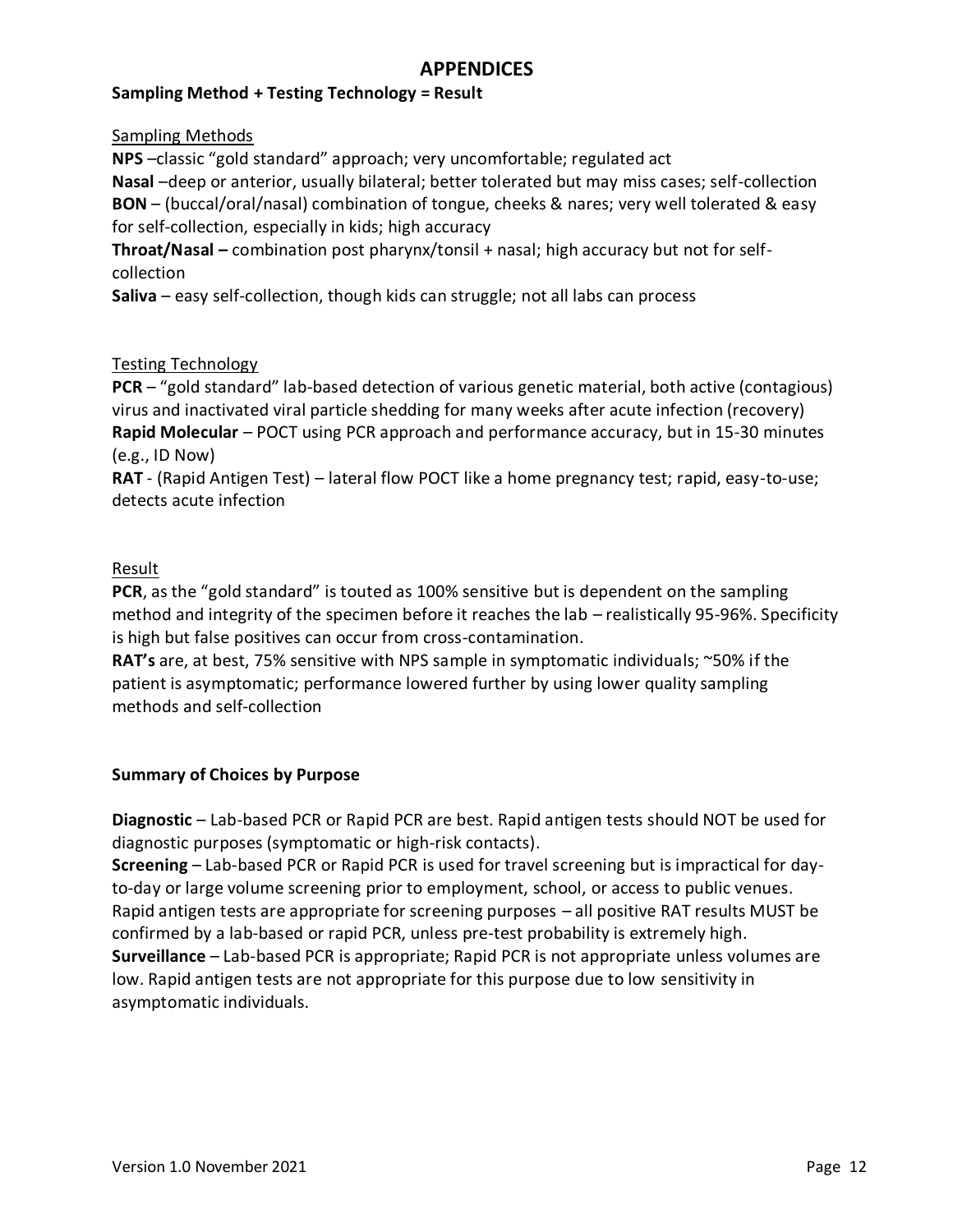# <span id="page-13-2"></span>**APPENDICES BON METHOD AND PATIENT RESOURCES**

#### <span id="page-13-0"></span>**BON Swab Technique**

- Developed, studie[d\\*](#page-13-1) and used extensively in Toronto at Michael Garron Hospital
	- o High sensitivity compared with Nasopharyngeal swab (87% vs 90%)
	- $\circ$  East to do, including for children/youth swabbing themselves (empowering)
	- o Very well tolerated by most but not all children like it
		- Too many sites prefer "one and done"
		- Putting saliva-soaked swab into the nose "GROSS"
	- o Can be used in adults as well
- Single flocked throat swab used to sample 5 areas, each for 3-5 seconds
	- o Circles on the back of the tongue (as far back as tolerated)
		- o Circles inside each cheek x 2
	- o Circular sweeps of anterior nares (insert the full swab) x 2
- Tips
	- o Use firm pressure when rubbing the tongue and cheeks
	- o Insert the swab fully into the nose, firm sweep
	- o Kids need help breaking the swab, capping the sample
- Processed using RT-PCR technology in the lab alongside other samples

<span id="page-13-1"></span>[\\*](#page-13-2) Kandel CE, Young M, Serbanescu MA, et al. Detection of severe acute respiratory coronavirus virus 2 (SARS-CoV-2) in outpatients: A multicenter comparison of self-collected saline gargle, oral swab, and combined oral–anterior nasal swab to a provider collected nasopharyngeal swab. *Infect Control Hosp Epidemiol* 2021 Jan 13:1-5. PMID [33436122](http://h.gov/pmc/articles/PMC7870921/)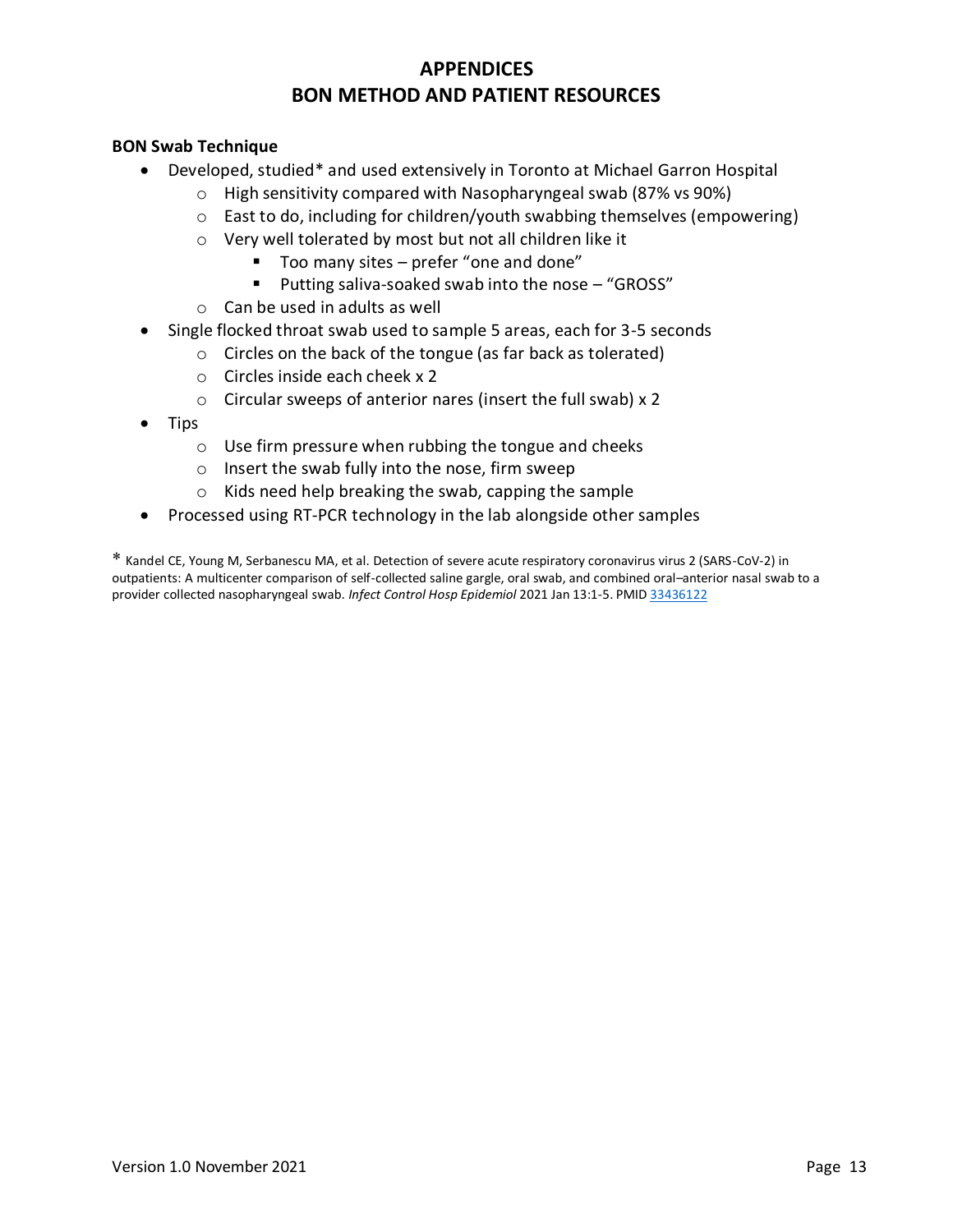

# CHEO Take Home Test Kit for COVID-19 INSTRUCTIONS



Please follow these **10 steps** to complete the COVID-19 home kit and return it for testing.

This is the mouth & nose swab test that makes it easier for students and staff to get tested for COVID-19. Anyone can collect this swab. Many kids will be able to do it themselves with support of an adult.

- 1. **Make a plan.** Determine when you will be dropping off the kit to your school or to the CHEO Assessment Centre at Brewer Park. Plan to do the swab about 30-60 minutes before that. It will take you about 15-20 minutes to read these instructions, watch the video, do the swab, and fill in the registration form. **Do not eat or drink, chew gum, smoke or brush your teeth for 30 minutes before the swab.**
- 2. **Get your supplies ready.** You will need the following materials:
	- a. Your test kit containing a swab, tube, label, and Test Registration Form
	- b. Hand sanitizer and tissues
	- c. Your health card (if you have one) and CHEO MRN (if you know it)
	- d. Computer or phone with internet access (optional)
	- e. Insulated lunch bag or cooler, plus an ice pack to keep things cold during travel
- 3. **Read the instructions on the back of this page and watch the Swab Detective Video.**



[https:/youtu.be/nZOLJJlBs7M](http://https:/youtu.be/nZOLJJlBs7M)

- 4. **Practice with a Q-tip before doing the actual swab.** This is important if the person being tested is nervous, has never done a test before, had a bad experience with the NP swab in the past, or is a child under 10 who wants to do the swab themselves (with an adult helping).
- 5. **Complete the registration form**. If possible, complete the registration online if you have computer/phone access. Otherwise, fill out the Test Registration Form completely**.**



<https://redcap.link/SampleRegistration>

- 6. **Print your name and date of birth on the label.**
- 7. **Do the swab**. Follow the steps closely, as shown on the back of this page. Make sure the lid is on tight and the label with your name is attached to the tube.
- 8. **Put everything back in the bag**. The swab gets zipped into the inner pocket. The Registration Form (even if you completed it online) should be folded and placed in the outer pocket so that your name can be seen.
- 9. **Keep it COLD**. Please put the kit into an insulated lunch bag or cooler, along with a small ice pack, to keep it cold until you can drop it off. If there is a delay, please keep the kit in your refrigerator until you leave your house.
- 10. **Drop it off.** You can return it to your school or bring it to the **CHEO Assessment Centre at Brewer Park** during regular hours.

**You're Done!**

# **Thank you for getting tested**

**CHEO Assessment Centre at Brewer Park** 151 Brewer Way, Ottawa, ON K1S 5T1

**Hours of Operations:**

10am - 5pm Monday - Friday 8am - 3pm Saturday - Sunday See Ottawa Public Health website for holiday hours

THK Instructions EN - 2021/08/16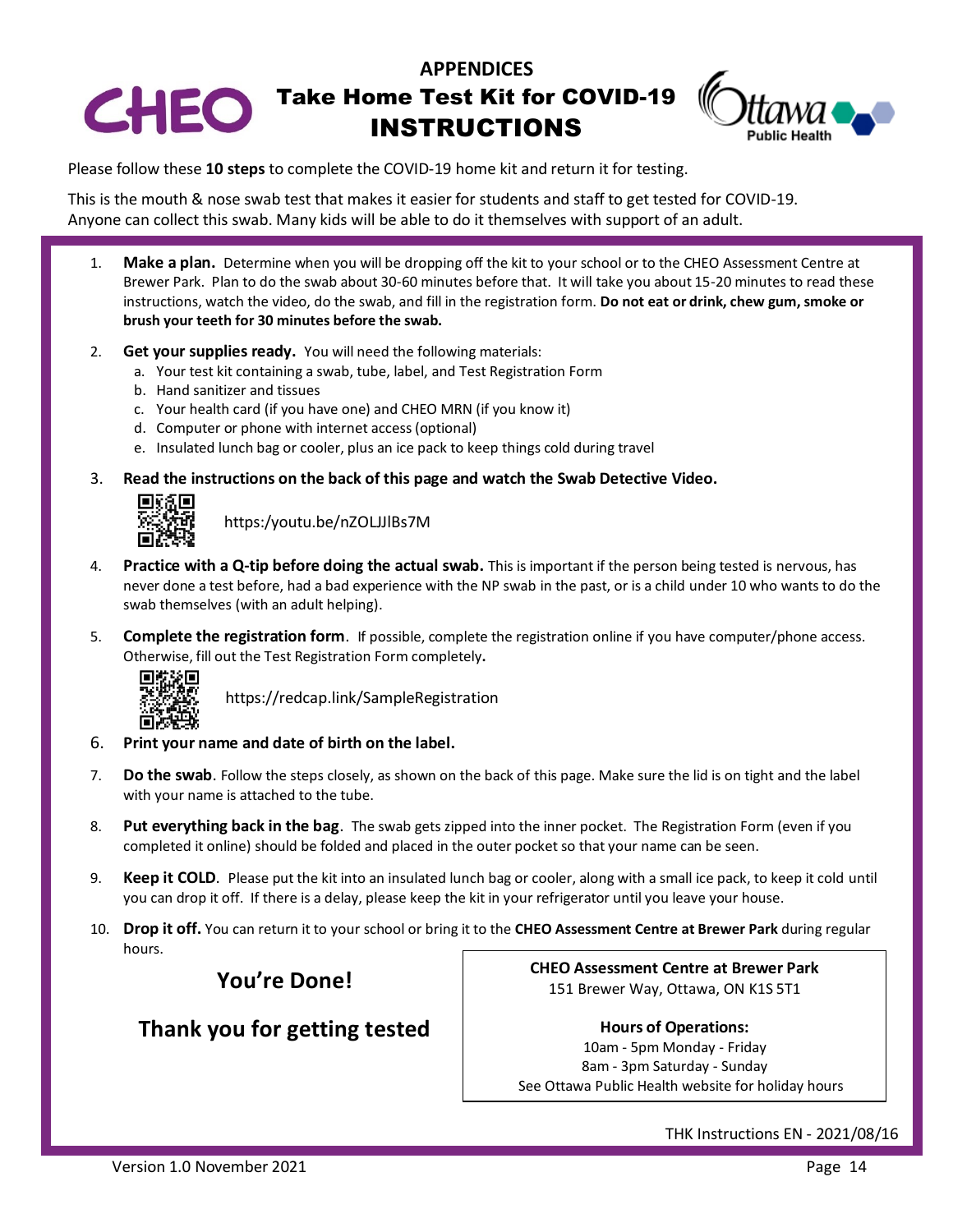# Instructions for the Combined Mouth & Nose Swab



THK Instructions EN - 2021/08/16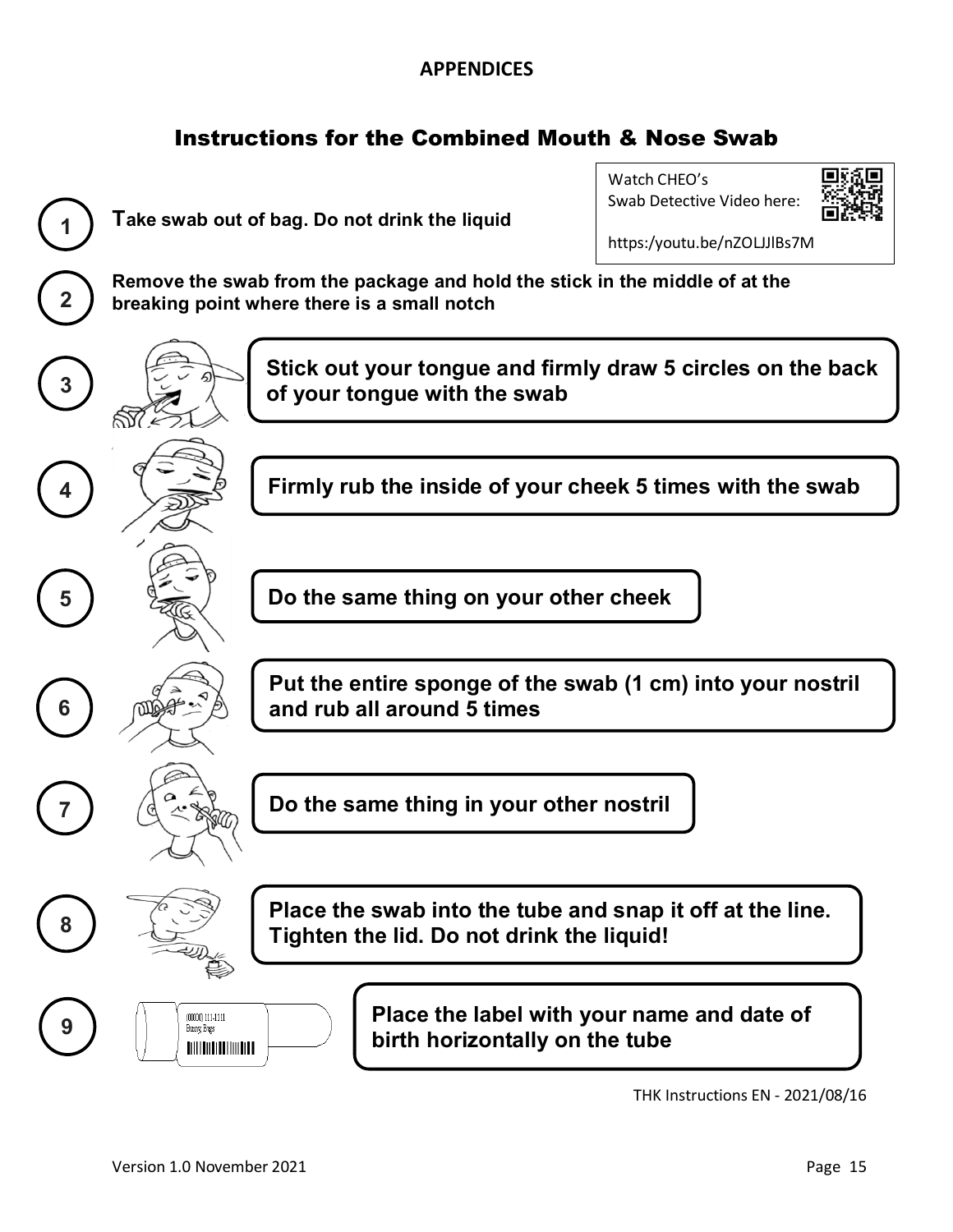# **APPENDICES GETTING SPECIMENS TO THE LAB**

<span id="page-16-0"></span>Once you decide to collect COVID-19 specimens in your office (or provide kits for your patients to collect their own specimens), those specimens need to get to an appropriate lab for processing with you as the ordering provider. Specimens can be processed by the Public Health Ontario Laboratory (PHOL) located in Ottawa (St. Laurent Blvd) or one of the private lab providers (Dynacare, LifeLabs, Bio-Test, etc.) That lab would then provide you with a result in the usual way that you receive results from them (eFax, direct upload into your EHR, etc.) as well as upload the result to the provincial portal for patients to see their results (see next section).

There are several possibilities for getting specimens to the lab:

- **1. Existing Lab Provider** If you already send samples out to a private lab and they provide a courier to pick up samples from your office, inquire with them whether they can also accept COVID-19 specimens. Be sure to clarify that you are sending BON swabs on flocked throat swabs to ensure they have validated processing this type of specimen. They may also have questions about the specific swab and/or media that you have received from the province. Be sure to understand the timing between when specimens would be picked up from your office and when you could expect a result, as some labs send specimens to Toronto for processing.
- **2. Existing Courier to PHOL** Your office may already send specialty microbiology samples to PHOL through an existing courier network or service. Confirm that they can also accept COVID-19 specimens. Understand the timing between when specimens would be picked up from your office and when they would receive at PHOL. Results from PHOL are typically 12-18 hrs after they have received the specimen. PHOL can receive all specimen and media types listed on their [website \(https://www.publichealthontario.ca/en/laboratory-services/covid-19-pcr-collection](https://www.publichealthontario.ca/en/laboratory-services/covid-19-pcr-collection-kits)kits). If you are not yet registered with PHOL to receive results by eFax, you can do so by contacting their Customer Service Centre (1-877-604-4567, [customerservicecentre@oahpp.ca](mailto:customerservicecentre@oahpp.ca))
- **3. Liaise with Nearby Practices –** Are there other practices in your building or in close vicinity that are doing testing and have a courier solution that you can participate in?
- **4. Hire a New Courier to Deliver Specimens to PHOL -** If your office were doing many swabs each day, it could be beneficial for you to arrange a dedicated courier to transport your specimens to PHOL on a schedule that makes sense for your practice. However, the cost of this is typically \$30-50 per trip, making it cost-prohibitive. There are many medical couriers to approach for this service.